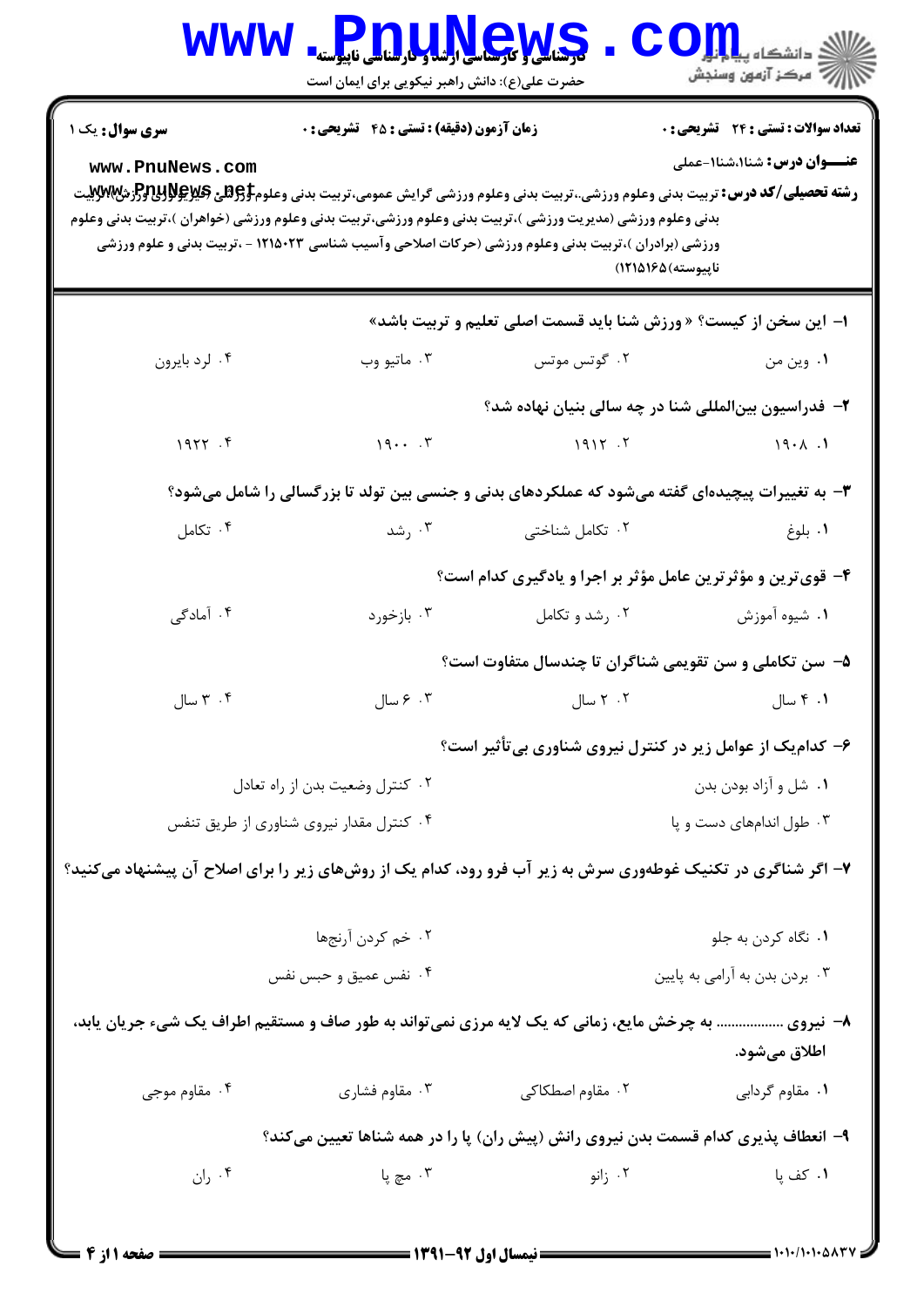| <b>WWW</b>                                                                                                                              | <b>Pnu,u,News</b><br>حضرت علی(ع): دانش راهبر نیکویی برای ایمان است                                                                                                                                                                                                                                                                                                                                                    |                                                                              | ≦ دانشکاه پ <b>یا ی<sup>ا</sup> با<mark>و</mark></b><br>أأأآه مركز آزمون وسنجش      |  |
|-----------------------------------------------------------------------------------------------------------------------------------------|-----------------------------------------------------------------------------------------------------------------------------------------------------------------------------------------------------------------------------------------------------------------------------------------------------------------------------------------------------------------------------------------------------------------------|------------------------------------------------------------------------------|-------------------------------------------------------------------------------------|--|
| <b>سری سوال : ۱ یک</b><br>www.PnuNews.com                                                                                               | <b>زمان آزمون (دقیقه) : تستی : 45 تشریحی : 0</b><br><b>رشته تحصیلی/کد درس:</b> تربیت بدنی وعلوم ورزشی.،تربیت بدنی وعلوم ورزشی گرایش عمومی،تربیت بدنی وعلوم\$ <del>PU3</del> لاق&و\$PU3لرش&WWتيت<br>بدنی وعلوم ورزشی (مدیریت ورزشی )،تربیت بدنی وعلوم ورزشی،تربیت بدنی وعلوم ورزشی (خواهران )،تربیت بدنی وعلوم<br>ورزشی (برادران )،تربیت بدنی وعلوم ورزشی (حرکات اصلاحی وآسیب شناسی ۱۲۱۵۰۲۳ - ،تربیت بدنی و علوم ورزشی | (ناپیوسته) ۱۲۱۵۱۶۵                                                           | <b>تعداد سوالات : تستی : 24 - تشریحی : 0</b><br><b>عنـــوان درس:</b> شنا۱،شنا۱-عملی |  |
|                                                                                                                                         |                                                                                                                                                                                                                                                                                                                                                                                                                       | ۱۰– کدامیک از موارد زیر، از عوامل محدودکننده انعطافپذیری شناگر محسوب نمیشود؟ |                                                                                     |  |
| ۰۲ بافت پیوندی موجود در مفاصل                                                                                                           |                                                                                                                                                                                                                                                                                                                                                                                                                       | ۰۱ ساختار استخوانی شناگر                                                     |                                                                                     |  |
|                                                                                                                                         | ۰۴ بافت عصبي بدن شناگر                                                                                                                                                                                                                                                                                                                                                                                                |                                                                              | ٠٣ اندازه عضلات پيرامون مفاصل                                                       |  |
| ۱۱– برای شناگری که بیشتر از ۲ ساعت تا مسابقه زمان دارد، چه نوع صبحانهای پیشنهاد میکنید؟                                                 |                                                                                                                                                                                                                                                                                                                                                                                                                       |                                                                              |                                                                                     |  |
| ۰۴ نان تست و عسل                                                                                                                        | ۰۳ گوشت                                                                                                                                                                                                                                                                                                                                                                                                               | ٠٢ نشاسته پخته                                                               | ۰۱ خشکبار                                                                           |  |
| ۱۲- در شنای ۲۰۰ تا ۴۰۰ متر، کدام سیستم انرژی برای تولید ATP وارد عمل میشود؟                                                             |                                                                                                                                                                                                                                                                                                                                                                                                                       |                                                                              |                                                                                     |  |
| ۰۴ هوازي و فسفاژن                                                                                                                       | ۰۳ بیهوازی و با لاکتیک                                                                                                                                                                                                                                                                                                                                                                                                | ATP- $PC.7$                                                                  | ۰۱ هوازي                                                                            |  |
|                                                                                                                                         |                                                                                                                                                                                                                                                                                                                                                                                                                       |                                                                              | ۱۳– کدام یک از جملههای زیر صحیح است؟                                                |  |
| ۰۱ نیروی جلوبرنده در آب به کاربرد نیرو علیه یک حجم آب نسبتاً ساکن اطلاق میشود.                                                          |                                                                                                                                                                                                                                                                                                                                                                                                                       |                                                                              |                                                                                     |  |
| ۲. به نیرویی که توسط امواج تولید میشود، نیروی مقاوم اصطکاکی می گویند.<br>۰۳ به دانش مربوط به ویژگیهای مایعات، مکانیک سیالات گفته میشود. |                                                                                                                                                                                                                                                                                                                                                                                                                       |                                                                              |                                                                                     |  |
|                                                                                                                                         |                                                                                                                                                                                                                                                                                                                                                                                                                       |                                                                              |                                                                                     |  |
| ۱۴- اهمیت غوطهوری به پشت در چیست؟                                                                                                       |                                                                                                                                                                                                                                                                                                                                                                                                                       |                                                                              |                                                                                     |  |
| ٠١ در مواقع اضطراري جان شما را نجات مي دهد.                                                                                             |                                                                                                                                                                                                                                                                                                                                                                                                                       |                                                                              |                                                                                     |  |
| ۰۲ نیازمند تلاش است.                                                                                                                    |                                                                                                                                                                                                                                                                                                                                                                                                                       |                                                                              |                                                                                     |  |
| ۰۳ نیروی شناوری را کنترل میکند.                                                                                                         |                                                                                                                                                                                                                                                                                                                                                                                                                       |                                                                              |                                                                                     |  |
| ۰۴ به شما میآموزد که بدنتان را از وضعیت افقی به عمودی متعادل کنید.                                                                      |                                                                                                                                                                                                                                                                                                                                                                                                                       |                                                                              |                                                                                     |  |
| ۱۵– در مورد اهمیت حرکت پروانهای دست، کدام مورد صحیح است؟                                                                                |                                                                                                                                                                                                                                                                                                                                                                                                                       |                                                                              |                                                                                     |  |
| ٠١ نخستين حركت شناي به عقببرنده بدن است.                                                                                                |                                                                                                                                                                                                                                                                                                                                                                                                                       |                                                                              |                                                                                     |  |
| ٠٢ براي انجام شناهاي نمايشي موزون كاربرد دارد.                                                                                          |                                                                                                                                                                                                                                                                                                                                                                                                                       |                                                                              |                                                                                     |  |
| ۰۳ برای کسانی که از شناوری خوبی برخوردارند، حیاتی است.                                                                                  |                                                                                                                                                                                                                                                                                                                                                                                                                       |                                                                              |                                                                                     |  |
| ۰۴ افراد مبتدی ، بدون کمک حرکت پروانهای نیز میتوانند روی آب باقی بمانند.                                                                |                                                                                                                                                                                                                                                                                                                                                                                                                       |                                                                              |                                                                                     |  |
|                                                                                                                                         |                                                                                                                                                                                                                                                                                                                                                                                                                       |                                                                              |                                                                                     |  |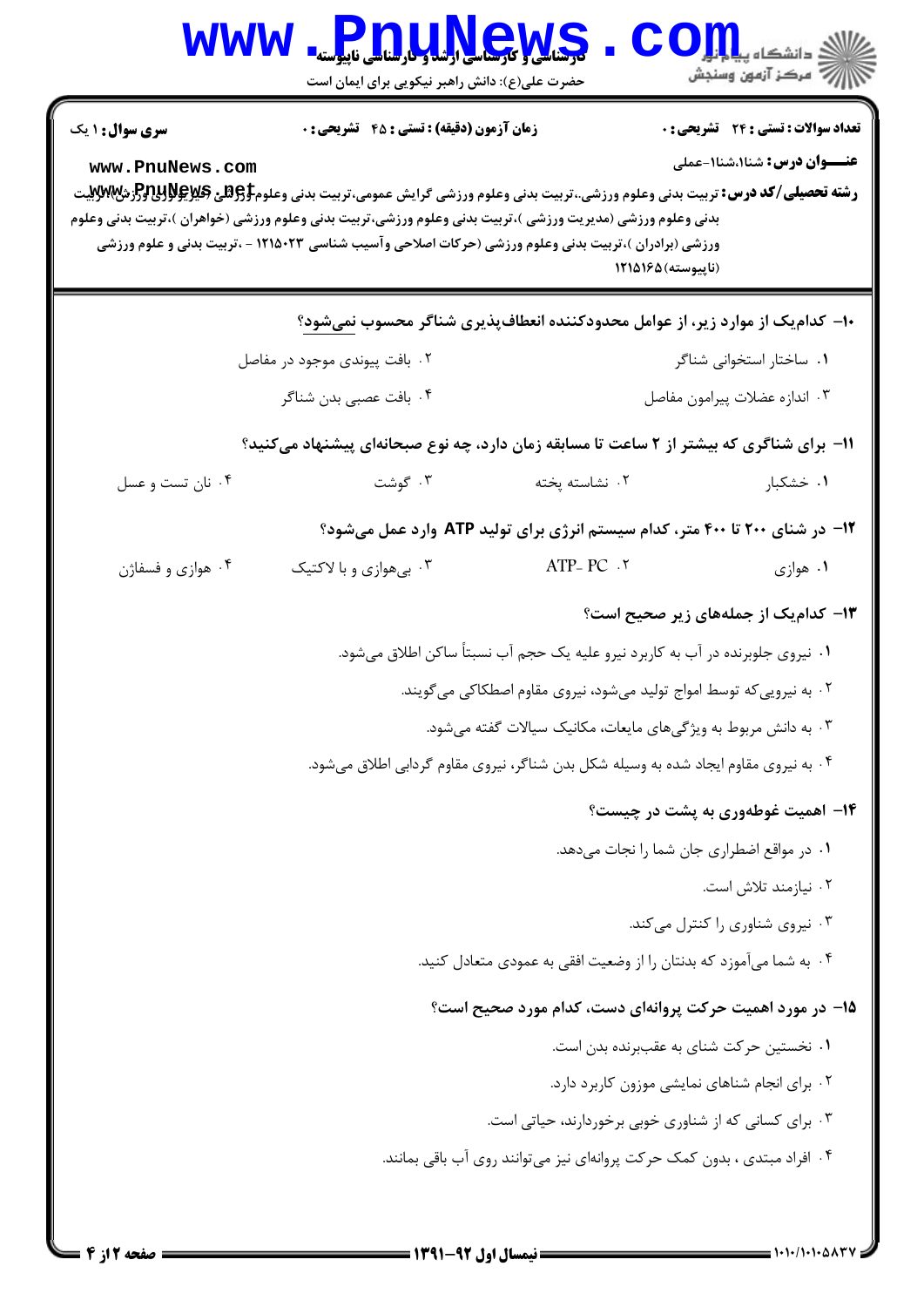